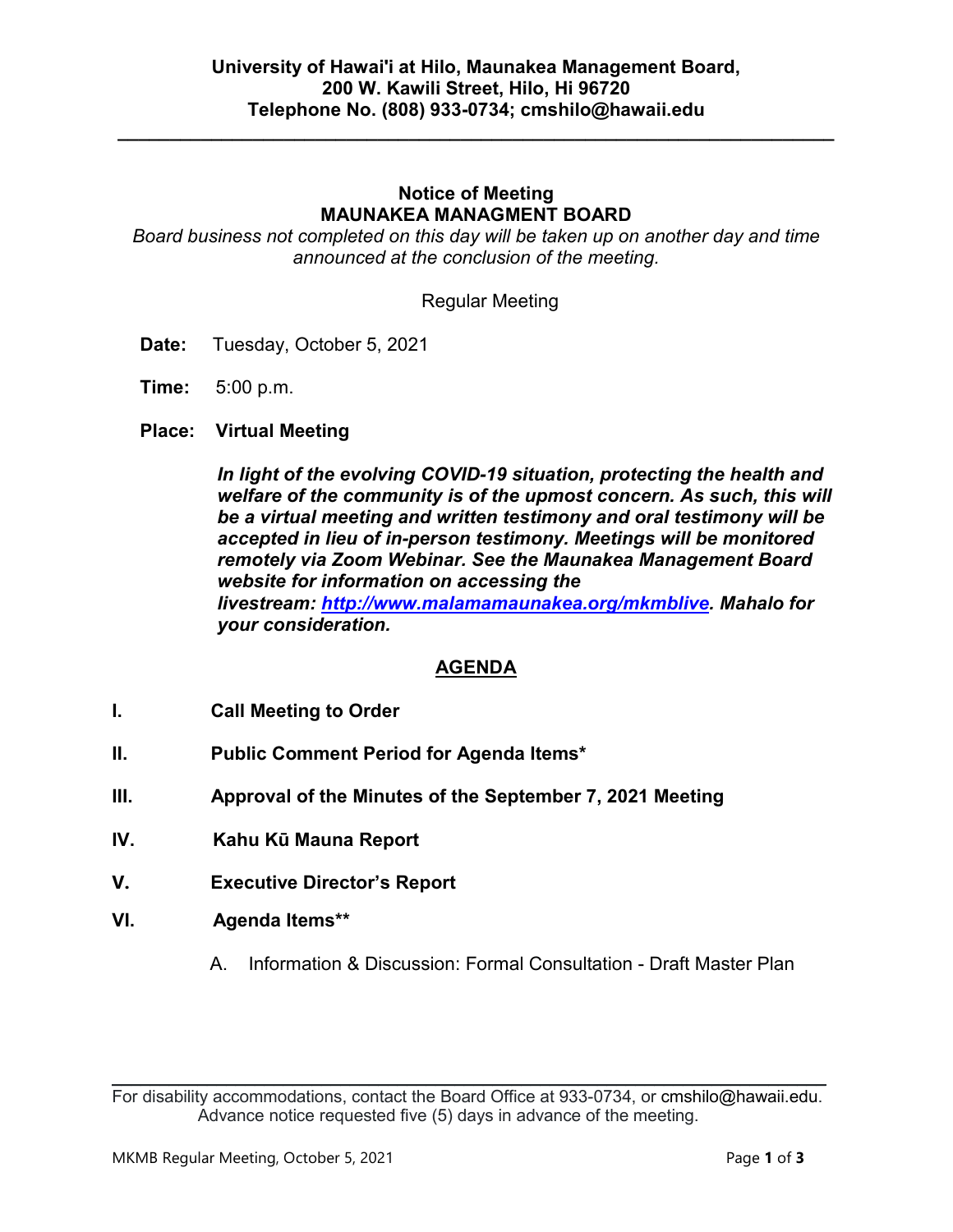**\_\_\_\_\_\_\_\_\_\_\_\_\_\_\_\_\_\_\_\_\_\_\_\_\_\_\_\_\_\_\_\_\_\_\_\_\_\_\_\_\_\_\_\_\_\_\_\_\_\_\_\_\_\_\_\_\_\_\_\_\_\_\_\_\_\_\_\_\_**

**VII. Executive Session to consult with the Board's attorney on questions and issues pertaining to the Board's powers, duties, privileges, immunities, and liabilities pursuant to HRS §92-5(a)(4), regarding MKMB Membership and Community Engagement.**

## **VIII. Announcements**

A. Next Meeting: November 2, 2021, at a location to be determined

# **IX. Adjournment**

If the need arises with respect to any item on the agenda, the Board may elect to convene in executive session pursuant to Sections 92-4 and 92-5 (a)(4), Hawaii Revised Statutes, to consult with the Board's attorney on questions and issues pertaining to the Board's powers, duties, privileges, immunities, and liabilities.

# **\*HOW TO PROVIDE TESTIMONY**

# **Oral Public Testimony**

If you would like to provide oral public testimony during this meeting, please submit a request to [mkmb-testimony-grp@hawaii.edu](mailto:mkmb-testimony-grp@hawaii.edu) and identify the agenda item you would like to provide oral public testimony **by 2:00 p.m. Tuesday, October 5, 2021.** You will be notified by email receipt of your request and instructions on how to participate.

# **Written Public Testimony**

In addition to oral public testimony during the meeting, the MKMB welcomes public participation through the submission of written testimony by any of the following options:

via email sent to [mkmb-testimony-grp@hawaii.edu](mailto:mkmb-testimony-grp@hawaii.edu)

• via regular mail sent to Center for Maunakea Stewardship, 640 N. Aohoku Place, Hilo, HI 96720

- via facsimile (fax) to CMS at (808) 933-3208.
- **the deadline for submitting written testimony is by 2:00 p.m. Monday, October 4, 2021**

• All written testimony submitted are public documents. Therefore, any testimony that is submitted for use in the public meeting process is public information and will be

 $\mathcal{L}_\text{max}$  and  $\mathcal{L}_\text{max}$  and  $\mathcal{L}_\text{max}$  and  $\mathcal{L}_\text{max}$  and  $\mathcal{L}_\text{max}$  and  $\mathcal{L}_\text{max}$ For disability accommodations, contact the Board Office at 933-0734, or [cmshilo@hawaii.edu.](mailto:cmshilo@hawaii.edu) Advance notice requested five (5) days in advance of the meeting.